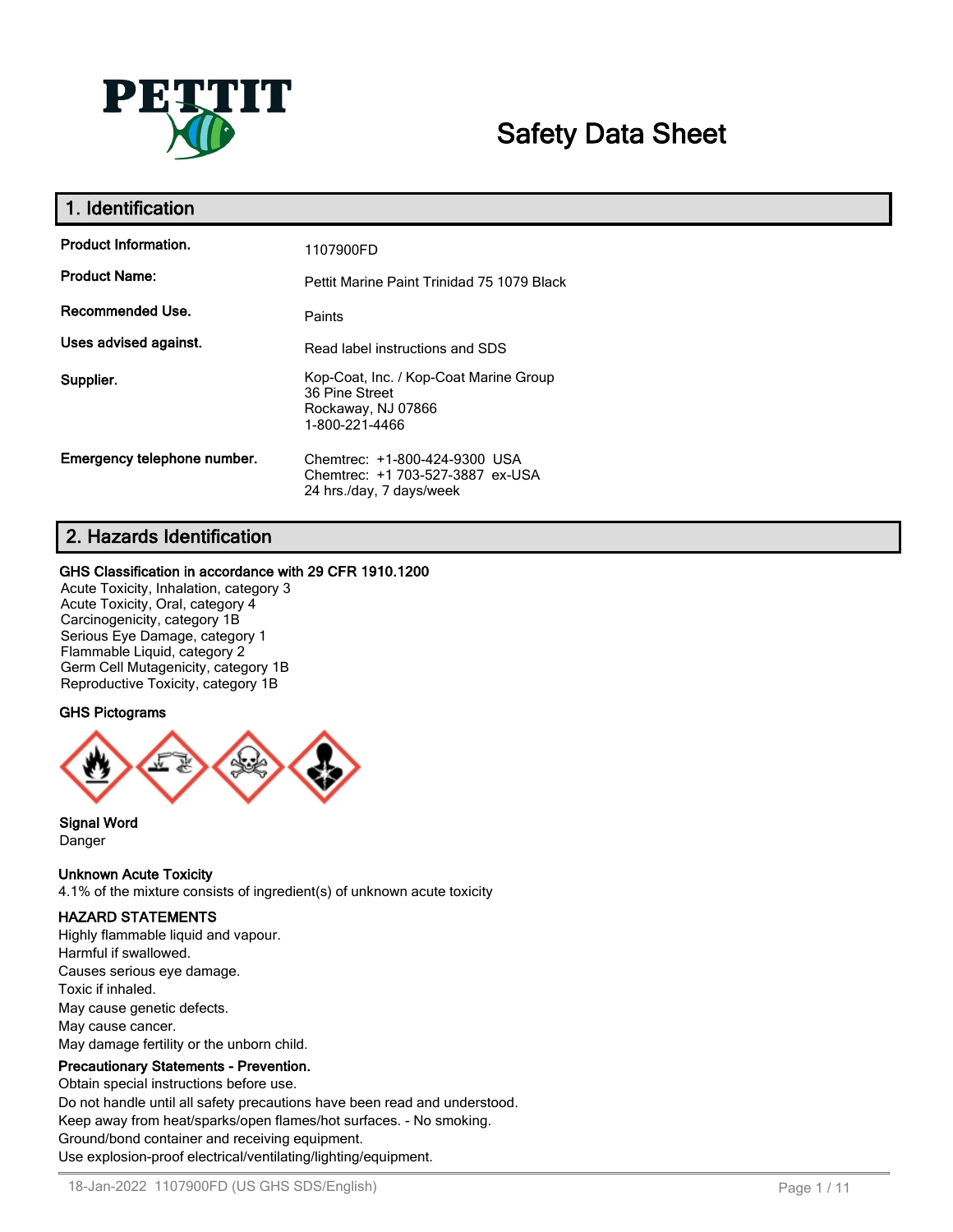Use only non-sparking tools.

Take precautionary measures against static discharge.

Avoid breathing dust/fume/gas/mist/vapors/spray.

Wash face and hands and any exposed skin thoroughly after handling.

Do not eat, drink or smoke when using this product.

Use only outdoors or in a well-ventilated area.

Wear protective gloves/protective clothing/eye protection/face protection

#### **Precautionary Statements - Response.**

If swallowed: Call a poison center/doctor if you feel unwell.

If on skin (or hair): Take off immediately all contaminated clothing. Rinse skin with water/shower.

If inhaled: Remove person to fresh air and keep comfortable for breathing.

If in eyes: Rinse cautiously with water for several minutes. Remove contact lenses, if present and easy to

do. Continue rinsing.

If exposed or concerned: Get medical advice/attention.

Immediately call a poison center/doctor.

Immediately call a poison center/doctor.

Rinse mouth.

In case of fire: Use  $CO<sub>2</sub>$  dry chemical or foam to extinguish.

#### **Precautionary Statements - Storage.**

Store in a well-ventilated place. Keep container tightly closed. Store in a well-ventilated place. Keep cool.

Store locked up.

#### **Precautionary Statements - Disposal.**

Dispose of contents in accordance with local/regional/national/international regulations.

# **3. Composition/Information on Ingredients**

| <b>Chemical Name</b>                        | CAS-No.       | <u>Wt. %</u> |
|---------------------------------------------|---------------|--------------|
| Cuprous oxide                               | 1317-39-1     | 50-75        |
| Parachlorobenzotrifluoride                  | 98-56-6       | $2.5 - 10$   |
| Heavy aromatic naphtha                      | 64742-94-5    | $2.5 - 10$   |
| Solvent naphtha (petroleum), light aromatic | 64742-95-6    | $2.5 - 10$   |
| Carbon black                                | 1333-86-4     | $1.0 - 2.5$  |
| 1,2,4-TRIMETHYLBENZENE                      | $95 - 63 - 6$ | $1.0 - 2.5$  |
| Cupric Oxide                                | 1317-38-0     | $1.0 - 2.5$  |
| <b>XYLENE</b>                               | 1330-20-7     | $1.0 - 2.5$  |
| Copper (as Cu Dust & Mists)                 | 7440-50-8     | $1.0 - 2.5$  |
| Naphthalene                                 | $91 - 20 - 3$ | $0.1 - 1.0$  |
| Talc                                        | 14807-96-6    | $0.1 - 1.0$  |
| Ethyl Benzene                               | 100-41-4      | $0.1 - 1.0$  |
| N-METHYL-2-PYRROLIDONE                      | 872-50-4      | $0.1 - 1.0$  |
|                                             |               |              |

The exact percentage (concentration) of composition has been withheld as a trade secret.

# **4. First-aid Measures**

## **Description of first-aid measures.**

#### **General advice.**

Move victim to a safe isolated area. When symptoms persist or in all cases of doubt seek medical advice. Call a poison control center or doctor for treatment advice.

#### **Inhalation.**

Move to fresh air. Apply artificial respiration if victim is not breathing. Call a poison control center or doctor for treatment advice.

#### **Skin contact.**

Wash off immediately with soap and plenty of water. Remove all contaminated clothes and shoes. Remove and wash contaminated clothing before re-use. Call a poison control center or doctor for treatment advice.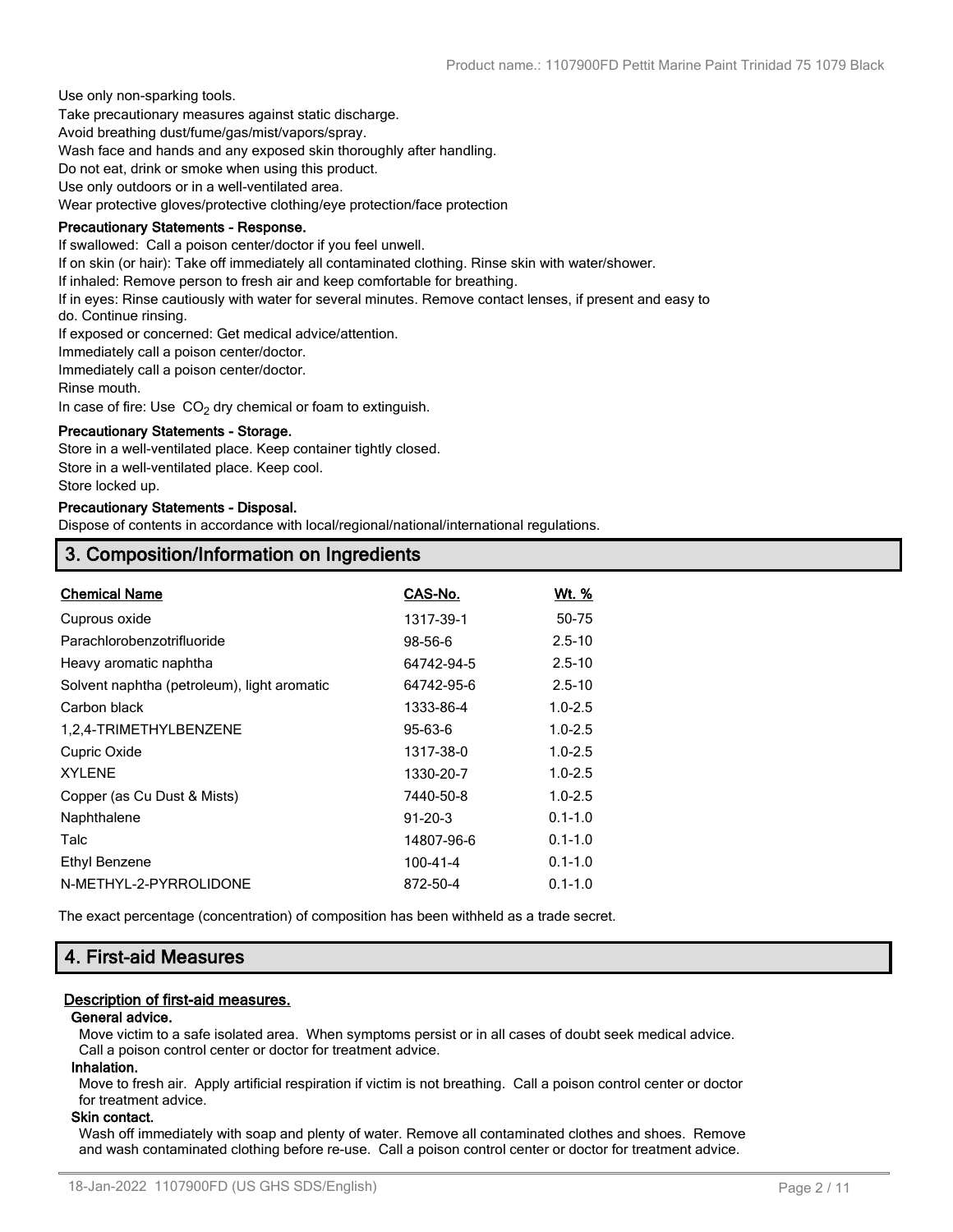#### **Eye contact.**

Immediately flush with plenty of water. After initial flushing, remove any contact lenses and continue flushing for at least 15 minutes. Call a poison control center or doctor for treatment advice.

#### **Ingestion.**

Do not induce vomiting unless directed to do so by a physician or poison control center. Never give anything by mouth to an unconscious person. If swallowed, call a poison control center or doctor immediately.

#### **Symptoms.**

See Section 2 and Section 11, Toxicological effects for description of potential symptoms.

#### **Notes to physician.**

Treat symptomatically.

# **5. Fire-fighting Measures**

#### **Extinguishing media.**

#### **Suitable extinguishing media.**

Use:. Dry powder. Alcohol-resistant foam. Carbon dioxide  $(CO<sub>2</sub>)$ . Water may be used to cool and prevent the rupture of containers that are exposed to the heat from a fire.

#### **Extinguishing media which shall not be used for safety reasons.**

Water may be unsuitable for extinguishing fires.

#### **Special hazards arising from the substance or mixture.**

Vapors may travel to areas away from work site before igniting/flashing back to vapor source. Thermal decomposition can lead to release of irritating and toxic gases and vapors. Most vapors are heavier than air. Vapors may spread along ground and collect in low or confined areas (sewers, basements, tanks). Vapors may travel to source of ignition and flash back. Air/vapor mixtures may explode when ignited. Containers may explode when heated.

#### **Advice for firefighters.**

Evacuate personnel to safe areas.As in any fire, wear self-contained breathing apparatus pressure-demand, MSHA/NIOSH (approved or equivalent) and full protective gear.

# **6. Accidental Release Measures**

# **Personal precautions, protective equipment and emergency procedures.**

## **Personal precautions.**

Avoid contact with skin, eyes and clothing. Ensure adequate ventilation, especially in confined areas. All equipment used when handling the product must be grounded. Eliminate all ignition sources (no smoking, flares, sparks or flames in immediate area). Wear protective gloves/clothing and eye/face protection. Stop all work that requires a naked flame, stop all vehicles, stop all machines and equipment that may cause sparks or flames. Do not breathe vapors or spray mist. Avoid exceeding of the given occupational exposure limits (see section 8). Thoroughly decontaminate all protective equipment after use.

#### **Advice for emergency responders.**

Refer to protective measures listed in sections 7 and 8. Use personal protection recommended in Section 8.

#### **Environmental precautions.**

Prevent further leakage or spillage if safe to do so. Do not allow material to contaminate ground water system. Prevent entry into waterways, sewers, basements or confined areas. See Section 12 for additional Ecological information.

#### **Methods and materials for containment and cleaning up.**

#### **Methods for Containment.**

Absorb with earth, sand or other non-combustible material and transfer to containers for later disposal. Prevent further leakage or spillage if safe to do so. Pick up and transfer to properly labeled containers. Clean contaminated surface thoroughly. Ground and bond containers when transferring material. Take precautionary measures against static discharges. Use personal protective equipment. Remove all sources of ignition.

#### **Methods for cleaning up.**

Prevent further leakage or spillage if safe to do so. Keep away from open flames, hot surfaces and sources of ignition. Keep in suitable and closed containers for disposal. All equipment used when handling the product must be grounded. Keep combustibles (wood, paper, oil, etc) away from spilled material. Ventilate the area. Use personal protective equipment as required. Shut off ignition sources; including electrical equipment and flames. Clean contaminated objects and areas thoroughly while observing environmental regulations. Never return spills in original containers for re-use.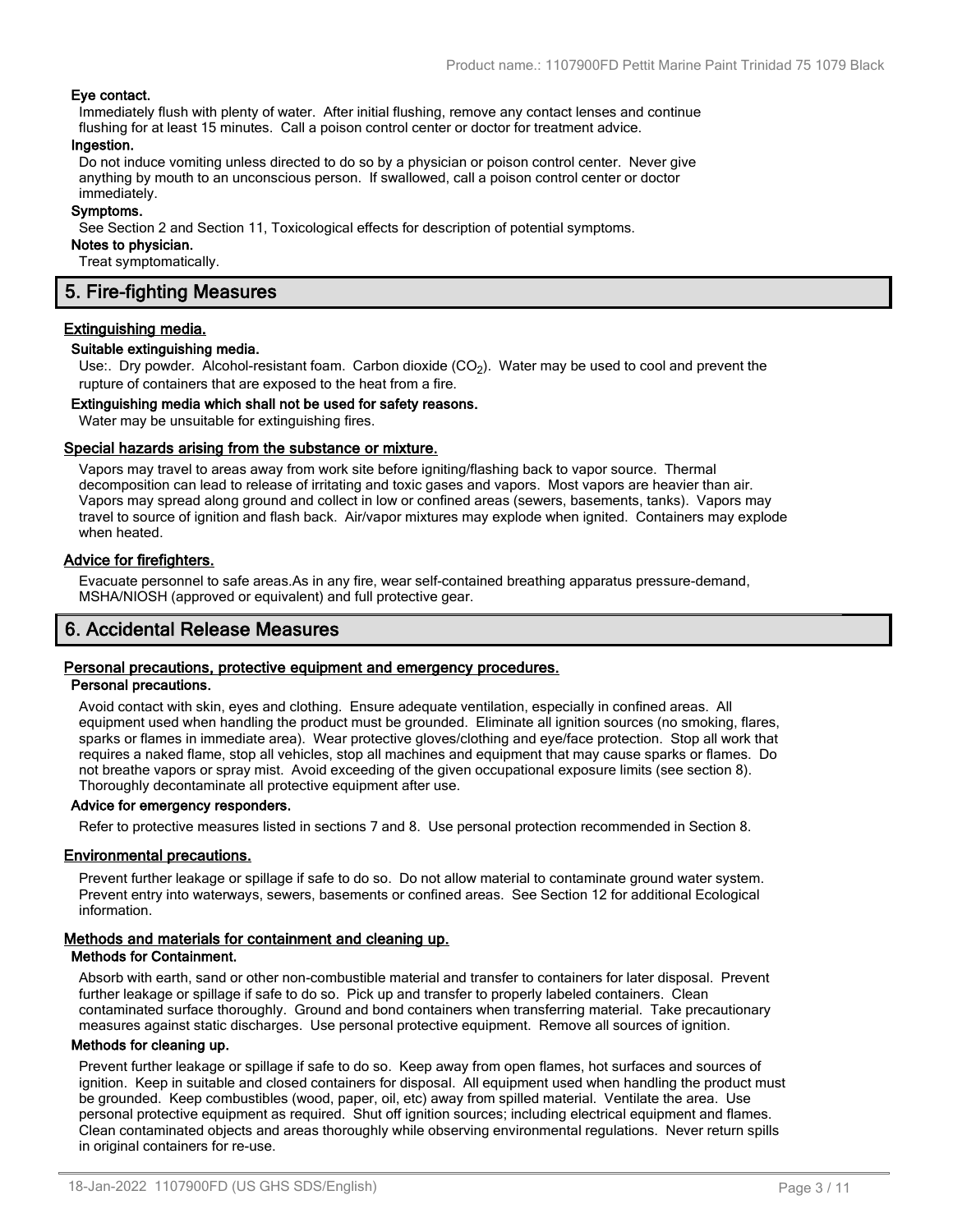#### **Reference to other sections.**

See section 8 for more information.

# **7. Handling and Storage**

#### **Conditions for safe storage, including any incompatibilities.**

#### **Advice on safe handling.**

Avoid contact with skin, eyes and clothing. Handle in accordance with good industrial hygiene and safety practice. Keep away from open flames, hot surfaces and sources of ignition. Do not pressurize, cut, weld, braze, solder, drill, grind, or expose container to heat, flame, sparks, static electricity, or other sources of ignition. Wash hands before breaks and immediately after handling the product. All equipment used when handling the product must be grounded. Take precautionary measures against static discharges. Do not breathe vapors or spray mist. Use according to package label instructions. Ground and bond containers when transferring material.

#### **Hygiene measures.**

Handle in accordance with good industrial hygiene and safety practice for diagnostics. Do not eat, drink or smoke when using this product. Remove and wash contaminated clothing before re-use. Avoid contact with skin, eyes and clothing. Wash hands before breaks and immediately after handling the product.

#### **Storage Conditions.**

Keep container closed when not in use. Keep in properly labeled containers. Keep containers tightly closed in a dry, cool and well-ventilated place. Store in accordance with local regulations. Keep from freezing. Keep away from food, drink and animal feedingstuffs. Keep away from heat, hot surfaces, sparks, open flames and other ignition sources. No smoking.

# **8. Exposure Controls/Personal Protection**

| <b>Ingredients with Occupational Exposure Limits</b> |                         |                       |                       |                         |  |
|------------------------------------------------------|-------------------------|-----------------------|-----------------------|-------------------------|--|
| <b>Chemical Name</b>                                 | <b>ACGIH TLV-TWA</b>    | <b>ACGIH-TLV STEL</b> | <b>OSHA PEL-TWA</b>   | <b>OSHA PEL-CEILING</b> |  |
| Carbon black                                         | $3 \text{ mg/m}^3$      | N.E.                  | 3.5 mg/m <sup>3</sup> | N.E.                    |  |
| <b>XYLENE</b>                                        | $100$ ppm               | $150$ ppm             | $100$ ppm             | N.E.                    |  |
| Copper (as Cu Dust & Mists)                          | $0.2 \,\mathrm{mg/m^3}$ | N.E.                  | $0.1 \text{ mg/m}^3$  | N.E.                    |  |
| Naphthalene                                          | $10$ ppm                | N.E.                  | $10$ ppm              | N.E.                    |  |
| Talc                                                 | 2 mg/m $3$              | N.E.                  | N.E.                  | N.E.                    |  |
| Ethyl Benzene                                        | 20 ppm                  | N.E.                  | $100$ ppm             | N.E.                    |  |

**TLV = Threshold Limit Value TWA = Time Weighted Average PEL = Permissible Exposure Limit STEL = Short-Term Exposure Limit N.E. = Not Established**

#### **Engineering Measures.**

Ensure adequate ventilation, especially in confined areas. Apply technical measures to comply with the occupational exposure limits.

#### **Personal protective equipment.**

#### **Eye/Face Protection.**

If splashes are likely to occur, wear:. Face-shield. Safety glasses with side-shields. Tightly fitting safety goggles.

#### **Skin and body protection.**

Use:. Long sleeved clothing. Protective shoes or boots. Solvent-resistant gloves. Solvent-resistant apron and boots. Wear impervious gloves and/or clothing if needed to prevent contact with the material. Gloves must be inspected prior to use. Please observe the instructions regarding permeability and breakthrough time which are provided by the supplier of the gloves. Also take into consideration the specific local conditions under which the product is used, such as the danger of cuts, abrasion. Remove and wash contaminated clothing before re-use.

#### **Respiratory protection.**

In case of inadequate ventilation wear respiratory protection. If exposure limits are exceeded or irritation is experienced, respiratory protection should be worn. Respiratory protection must be provided in accordance with current local regulations.

## **9. Physical and chemical properties.**

#### **Information on basic physical and chemical properties.**

**Physical state** Liquid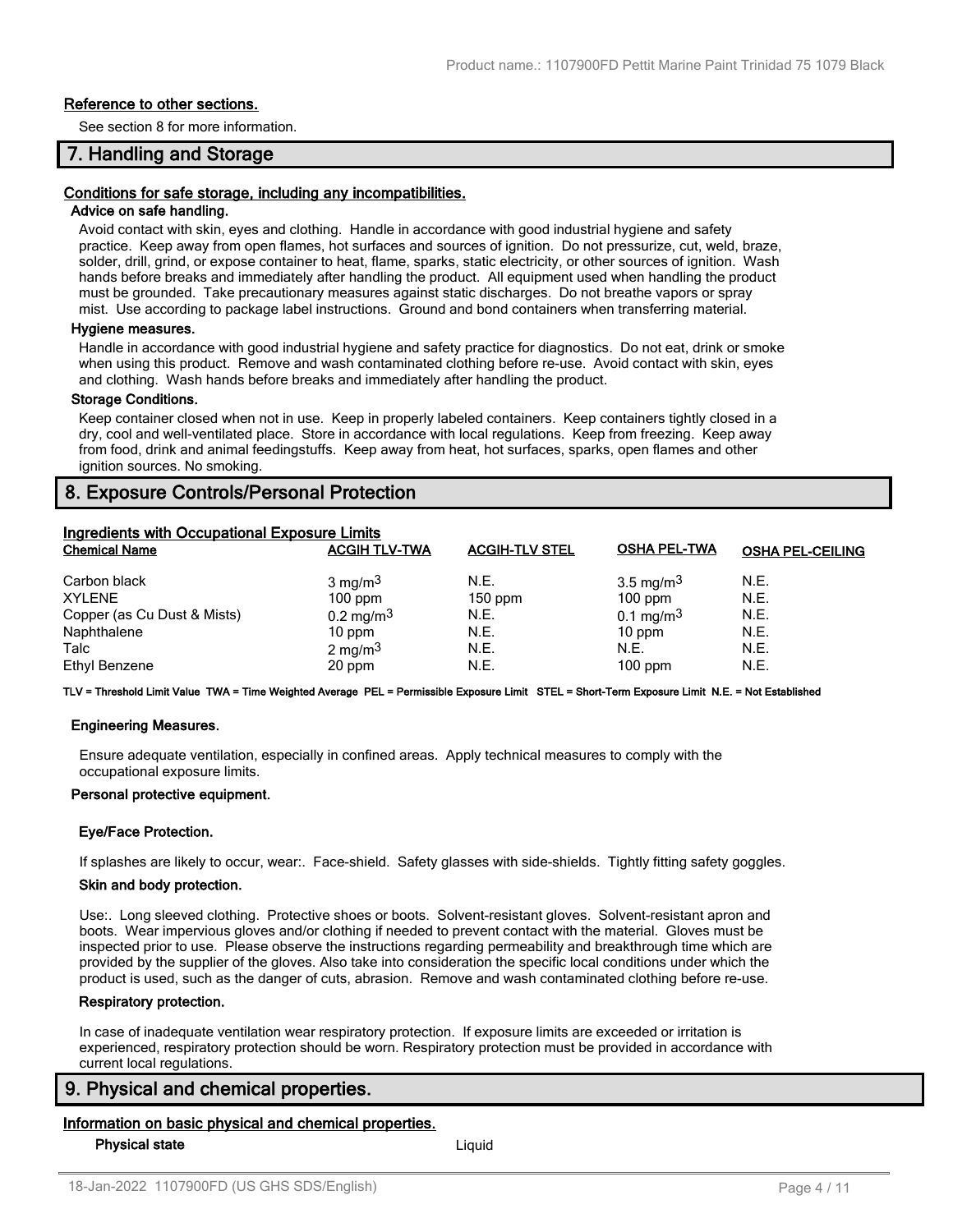| Appearance                                | No Information             |
|-------------------------------------------|----------------------------|
| Color                                     | <b>Black</b>               |
| Odor                                      | Hydrocarbon-like           |
| <b>Odor Threshold</b>                     | No Information             |
| рH                                        | No Information             |
| Melting/freezing point., °C (°F)          | No Information             |
| Flash Point., °C (°F)                     | 21 (69.80)                 |
| Boiling point/boiling range., °C (°F)     | 137 - 3,600 (278.6 - 6512) |
| <b>Evaporation rate</b>                   | No Information Available   |
| <b>Explosive properties.</b>              | No Information             |
| Vapor pressure.                           | No Information             |
| Vapor density.                            | No Information             |
| Specific Gravity. (g/cm <sup>3</sup> )    | 2.289                      |
| Water solubility.                         | No Information             |
| <b>Partition coefficient.</b>             | No Information             |
| Autoignition temperature., °C             | No Information             |
| Decomposition Temperature °C.             | No Information             |
| Viscosity, kinematic.                     | $>22$ mm $2/s$             |
| Other information.                        |                            |
| Volatile organic compounds (VOC) content. | $329.2$ g/L                |
| Density, Ib/gal                           | 19.063                     |

# **10. Stability and Reactivity**

#### **Reactivity.**

Stable under normal conditions.

#### **Chemical stability.**

Stable under recommended storage conditions.

## **Possibility of hazardous reactions.**

None known based on information supplied.

#### **Conditions to Avoid.**

Heat (temperatures above flash point), sparks, ignition points, flames, static electricity. Keep away from heat and sources of ignition. Do not freeze.

#### **Incompatible Materials.**

None known based on information supplied.

#### **Hazardous Decomposition Products.**

Thermal decomposition can lead to release of irritating gases and vapours. Possible formation of carbon oxides, nitrogen oxides, and hazardous organic compounds.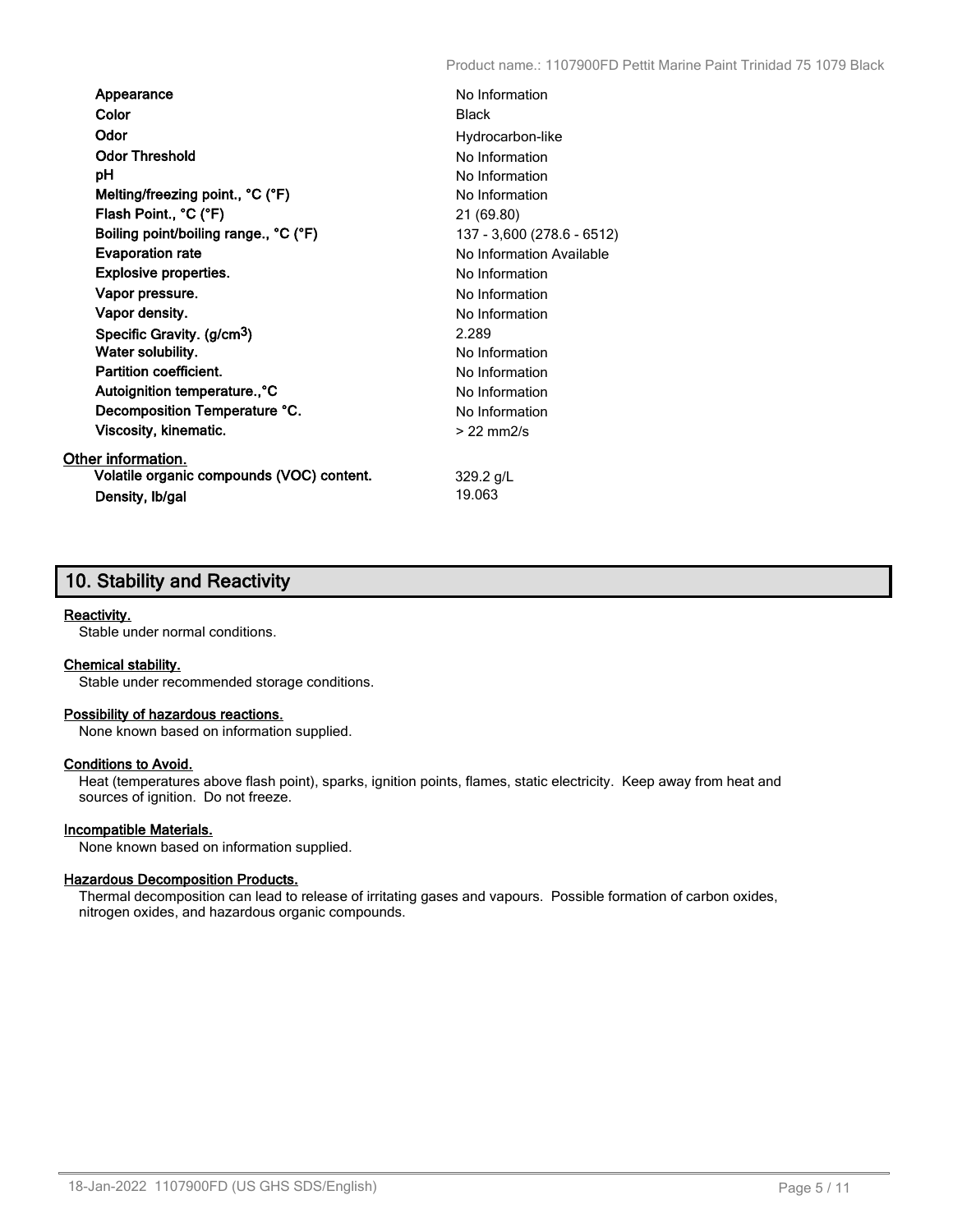# **11. Toxicological Information**

## **Information on toxicological effects.**

#### **Acute toxicity.**

# **Product Information**

No Information

# **The following values are calculated based on chapter 3.1 of the GHS document.**

**ATEmix (oral) ATEmix (dermal)** 2,664.1 mg/kg **ATEmix (inhalation - dust/mist)** 1.92 mg/l

#### **Component Information.**

| CAS-No.        | <b>Chemical Name</b>                        | LD50 Oral        | LD50 Dermal             | <b>LC50 Inhalation</b> |
|----------------|---------------------------------------------|------------------|-------------------------|------------------------|
| 1317-39-1      | Cuprous oxide                               | 470 mg/kg Rat    | >2000 mg/kg Rat         | N.I.                   |
| 98-56-6        | Parachlorobenzotrifluoride                  | 13000 mg/kg Rat  | >3300 mg/kg<br>Rabbit   | 33 mg/L Rat (Vapor)    |
| 64742-94-5     | Heavy aromatic naphtha                      | >5000 mg/kg Rat  | >2000 mg/kg<br>Rabbit   | >.6 mg/L Rat (Vapor)   |
| 64742-95-6     | Solvent naphtha (petroleum), light aromatic | 8400 mg/kg Rat   | N.I.                    | N.I.                   |
| 1333-86-4      | Carbon black                                | >15400 mg/kg Rat | N.I.                    | N.I.                   |
| 95-63-6        | 1.2.4-TRIMETHYLBENZENE                      | 3280 mg/kg Rat   | >3160 mg/kg<br>Rabbit   | 18 mg/L Rat (Vapor)    |
| 1317-38-0      | Cupric Oxide                                | N.I.             | $>$ 2000 mg/kg Rat N.I. |                        |
| 1330-20-7      | <b>XYLENE</b>                               | 3500 mg/kg Rat   | >4350 mg/kg<br>Rabbit   | 29.08 mg/L Rat (Vapor) |
| $91 - 20 - 3$  | Naphthalene                                 | 1110 mg/kg Rat   | 2002 mg/kg Rat          | N.I.                   |
| $100 - 41 - 4$ | Ethyl Benzene                               | 3500 mg/kg Rat   | 15400 mg/kg<br>Rabbit   | NA (Dust)              |
| 872-50-4       | N-METHYL-2-PYRROLIDONE                      | 3914 mg/kg Rat   | 8000 mg/kg<br>Rabbit    | N.I.                   |

N.I. = No Information

#### **Skin corrosion/irritation.**

SKIN IRRITANT.

# **Eye damage/irritation.**

No Information

### **Respiratory or skin sensitization.**

No Information

# **Ingestion.**

May be harmful if swallowed.

# **Germ cell mutagenicity.**

No Information

## **Carcinogenicity.**

No Information

| CAS-No.                | <b>Chemical Name</b>       | <b>IARC</b>          | <b>NTP</b>                                                 | <b>OSHA</b>              |
|------------------------|----------------------------|----------------------|------------------------------------------------------------|--------------------------|
| 98-56-6                | Parachlorobenzotrifluoride | <b>IARC Group 2B</b> |                                                            |                          |
| 1333-86-4              | Carbon black               | <b>IARC Group 2B</b> |                                                            | $\overline{\phantom{a}}$ |
| 1330-20-7              | <b>XYLENE</b>              | IARC Group 3         |                                                            | $\overline{\phantom{a}}$ |
| $91 - 20 - 3$          | Naphthalene                | Group 2B             | NTP Reasonally<br>Anticipated to be<br>Human<br>Carcinogen | $\overline{\phantom{a}}$ |
| 14807-96-6             | Talc                       | IARC Group 3         |                                                            | $\blacksquare$           |
| $100 - 41 - 4$         | Ethyl Benzene              | <b>IARC Group 2B</b> | $\overline{a}$                                             | $\overline{\phantom{a}}$ |
| Reproductive toxicity. |                            |                      |                                                            |                          |

No Information

#### **Specific target organ systemic toxicity (single exposure).**

No Information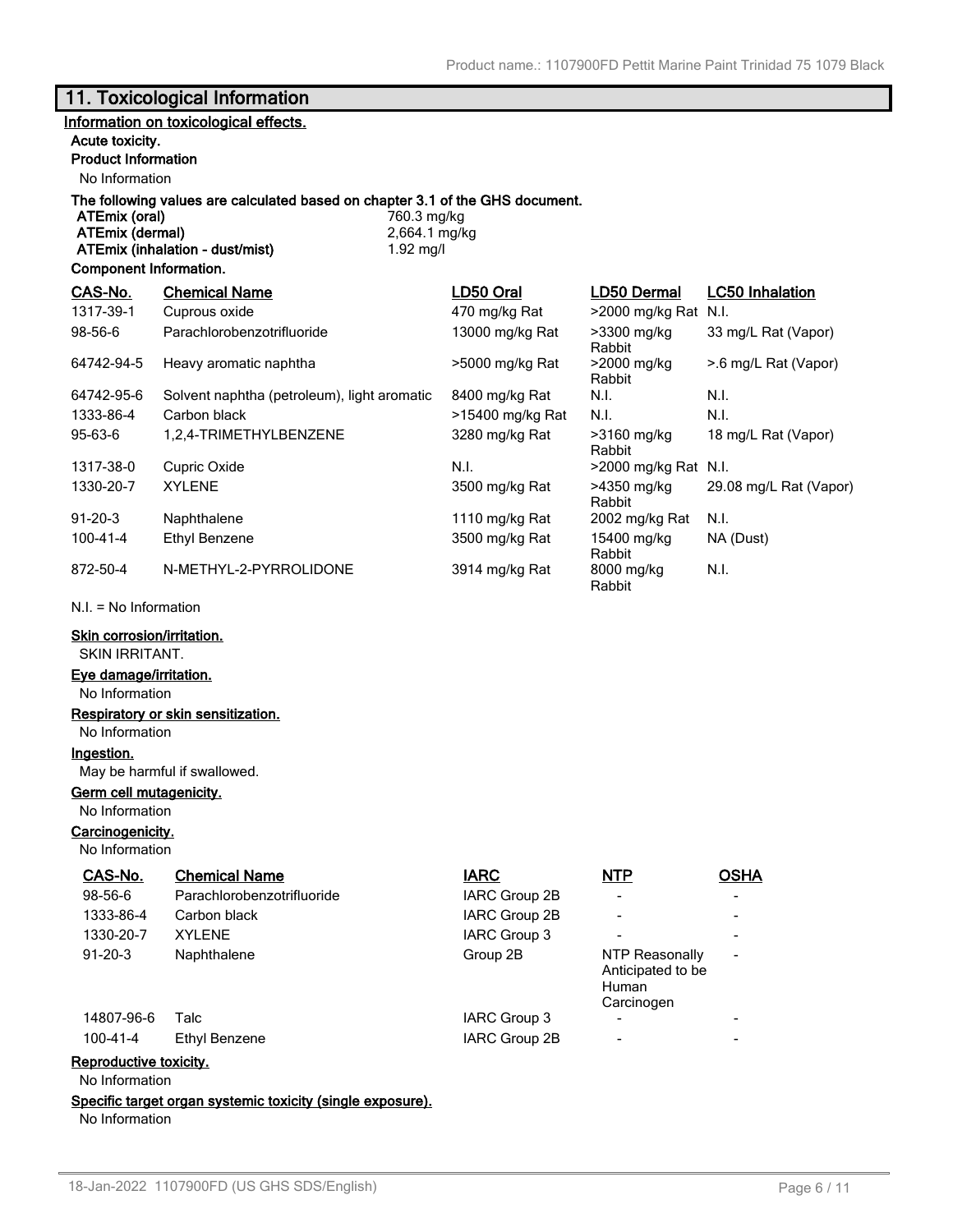## **Specific target organ systemic toxicity (repeated exposure).**

May cause damage to organs through prolonged or repeated exposure.

# **Aspiration hazard.**

No Information

# **Primary Route(s) of Entry**

Inhalation

# **12. Ecological Information**

#### **Toxicity.**

3.60% of the mixture consists of ingredient(s) of unknown aquatic toxicity

# **Ecotoxicity effects.**

| <b>Chemical Name</b>                                         | <b>Toxicity to algae</b>                                                                                                                                                             | <b>Toxicity to fish</b>                                                                                                                                                                                                                                                                                                                                                                                                                                                                                 | Toxicity to daphnia and other<br>aquatic invertebrates                        |
|--------------------------------------------------------------|--------------------------------------------------------------------------------------------------------------------------------------------------------------------------------------|---------------------------------------------------------------------------------------------------------------------------------------------------------------------------------------------------------------------------------------------------------------------------------------------------------------------------------------------------------------------------------------------------------------------------------------------------------------------------------------------------------|-------------------------------------------------------------------------------|
| Cuprous oxide<br>1317-39-1                                   | EC50 96 h Desmodesmus<br>subspicatus 65 mg/L, EC50 96 h<br>Pseudokirchneriella subcapitata<br>0.021 - 0.037 mg/L, EC50 96 h<br>Pseudokirchneriella subcapitata<br>0.055 - 0.076 mg/L |                                                                                                                                                                                                                                                                                                                                                                                                                                                                                                         | EC50 48 h Daphnia magna 0.51<br>mg/L                                          |
| Parachlorobenzotrifluoride<br>98-56-6                        |                                                                                                                                                                                      | LC50 96 h Danio rerio 3 mg/L                                                                                                                                                                                                                                                                                                                                                                                                                                                                            | EC50 48 h Daphnia magna 3.68<br>mg/L                                          |
| Heavy aromatic naphtha<br>64742-94-5                         |                                                                                                                                                                                      | LC50 96 h Pimephales promelas<br>19 mg/L, LC50 96 h<br>Oncorhynchus mykiss 2.34 mg/L<br>LC50 96 h Lepomis macrochirus<br>1740 mg/L, LC50 96 h<br>Pimephales promelas 45 mg/L,<br>LC50 96 h Pimephales promelas<br>41 mg/L                                                                                                                                                                                                                                                                               | EC50 48 h Daphnia magna 0.95<br>mg/L                                          |
| Solvent naphtha (petroleum),<br>light aromatic<br>64742-95-6 |                                                                                                                                                                                      | LC50 96 h Oncorhynchus mykiss<br>9.22 mg/L                                                                                                                                                                                                                                                                                                                                                                                                                                                              | EC50 48 h Daphnia magna 6.14<br>mg/L                                          |
| 1,2,4-TRIMETHYLBENZENE<br>95-63-6                            |                                                                                                                                                                                      | LC50 96 h Pimephales promelas<br>7.19 - 8.28 mg/L                                                                                                                                                                                                                                                                                                                                                                                                                                                       | EC50 48 h Daphnia magna 6.14<br>mg/L                                          |
| <b>XYLENE</b><br>1330-20-7                                   |                                                                                                                                                                                      | LC50 96 h Pimephales promelas<br>13.4 mg/L, LC50 96 h<br>Oncorhynchus mykiss 2.661 -<br>4.093 mg/L, LC50 96 h<br>Oncorhynchus mykiss 13.5 - 17.3<br>mg/L, LC50 96 h Lepomis<br>macrochirus 13.1 - 16.5 mg/L,<br>LC50 96 h Lepomis macrochirus<br>19 mg/L, LC50 96 h Lepomis<br>macrochirus 7.711 - 9.591 mg/L,<br>LC50 96 h Pimephales promelas<br>23.53 - 29.97 mg/L, LC50 96 h<br>Cyprinus carpio 780 mg/L, LC50<br>96 h Cyprinus carpio >780 mg/L,<br>LC50 96 h Poecilia reticulata<br>$30.26 - 40.$ | EC50 48 h water flea 3.82 mg/L,<br>LC50 48 h Gammarus lacustris<br>$0.6$ mg/L |
| Copper (as Cu Dust & Mists)<br>7440-50-8                     | EC50 72 h Pseudokirchneriella<br>subcapitata 0.0426 - 0.0535 mg/<br>L, EC50 96 h Pseudokirchneriella<br>subcapitata 0.031 - 0.054 mg/L                                               | LC50 96 h Pimephales promelas<br>0.0068 - 0.0156 mg/L, LC50 96 h<br>Pimephales promelas <0.3 mg/L,<br>LC50 96 h Pimephales promelas<br>0.2 mg/L, LC50 96 h<br>Oncorhynchus mykiss 0.052 mg/<br>L, LC50 96 h Lepomis<br>macrochirus 1.25 mg/L, LC50 96<br>h Cyprinus carpio 0.3 mg/L,<br>LC50 96 h Cyprinus carpio 0.8<br>mg/L, LC50 96 h Poecilia<br>reticulata 0.112 mg/L                                                                                                                              | EC50 48 h Daphnia magna 0.03<br>mq/L                                          |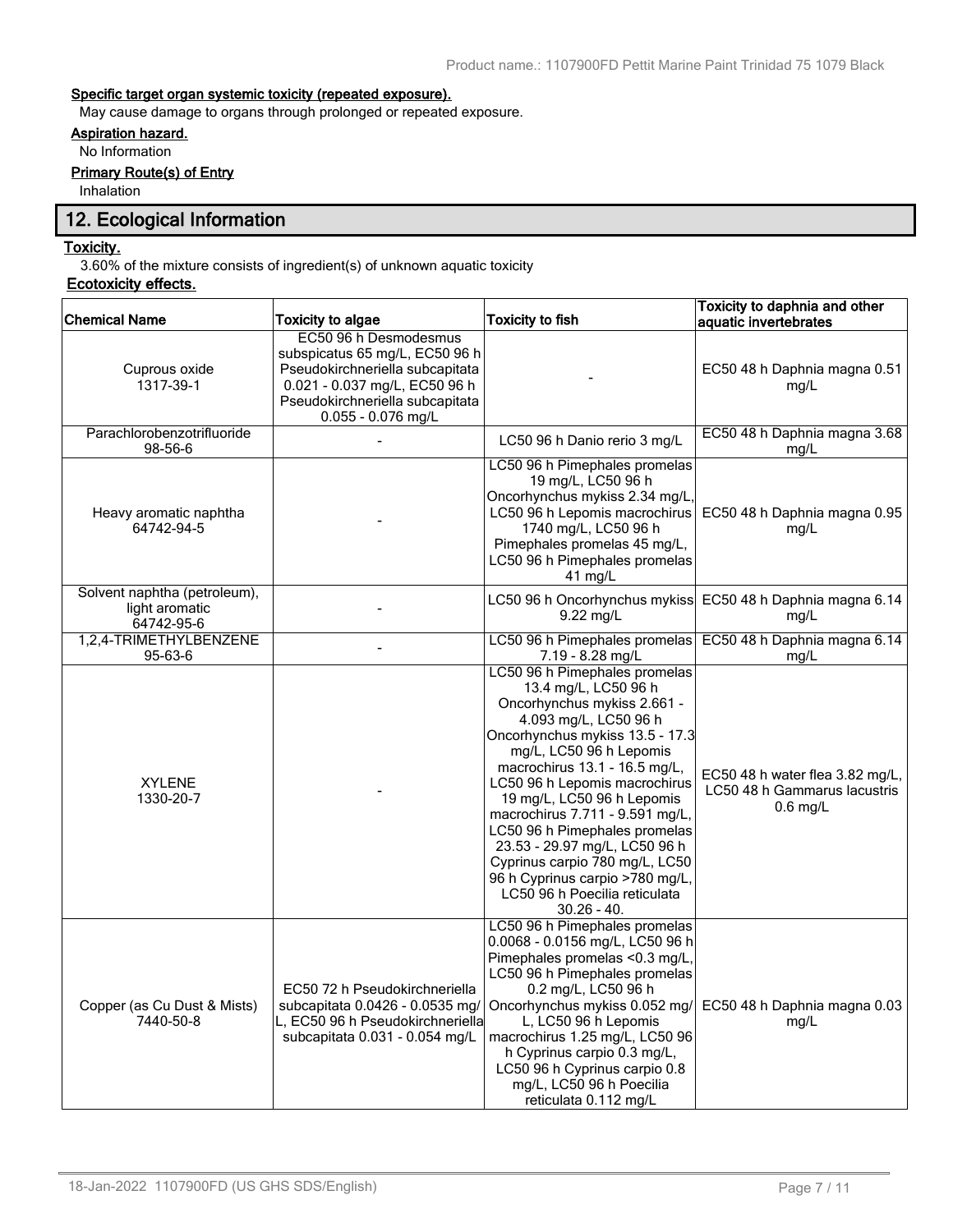| Naphthalene<br>$91 - 20 - 3$       |                                                                                                                                                                                                                                                   | LC50 96 h Pimephales promelas<br>5.74 - 6.44 mg/L, LC50 96 h<br>Oncorhynchus mykiss 1.6 mg/L,<br>0.91 - 2.82 mg/L, LC50 96 h<br>Pimephales promelas 1.99 mg/L,<br>LC50 96 h Lepomis macrochirus<br>31.0265 mg/L                                                                            | LC50 48 h Daphnia magna 2.16<br>LC50 96 h Oncorhynchus mykiss mg/L, EC50 48 h Daphnia magna<br>1.96 mg/L, EC50 48 h Daphnia<br>magna 1.09 - 3.4 mg/L |
|------------------------------------|---------------------------------------------------------------------------------------------------------------------------------------------------------------------------------------------------------------------------------------------------|--------------------------------------------------------------------------------------------------------------------------------------------------------------------------------------------------------------------------------------------------------------------------------------------|------------------------------------------------------------------------------------------------------------------------------------------------------|
| Talc<br>14807-96-6                 |                                                                                                                                                                                                                                                   | LC50 96 h Brachydanio rerio<br>$>100$ g/L                                                                                                                                                                                                                                                  |                                                                                                                                                      |
| Ethyl Benzene<br>100-41-4          | EC50 72 h Pseudokirchneriella<br>subcapitata 4.6 mg/L, EC50 96 h<br>Pseudokirchneriella subcapitata<br>>438 mg/L, EC50 72 h<br>Pseudokirchneriella subcapitata<br>2.6 - 11.3 mg/L, EC50 96 h<br>Pseudokirchneriella subcapitata<br>1.7 - 7.6 mg/L | LC50 96 h Oncorhynchus mykiss<br>11.0 - 18.0 mg/L, LC50 96 h<br>Oncorhynchus mykiss 4.2 mg/L,<br>LC50 96 h Pimephales promelas<br>7.55 - 11 mg/L, LC50 96 h<br>Lepomis macrochirus 32 mg/L,<br>LC50 96 h Pimephales promelas<br>9.1 - 15.6 mg/L, LC50 96 h<br>Poecilia reticulata 9.6 mg/L | EC50 48 h Daphnia magna 1.8 -<br>$2.4$ mg/L                                                                                                          |
| N-METHYL-2-PYRROLIDONE<br>872-50-4 | EC50 72 h Desmodesmus<br>subspicatus >500 mg/L                                                                                                                                                                                                    | LC50 96 h Lepomis macrochirus<br>promelas 1072 mg/L, LC50 96 h<br>Poecilia reticulata 1400 mg/L                                                                                                                                                                                            | 832 mg/L, LC50 96 h Pimephales EC50 48 h Daphnia magna 4897<br>mg/L                                                                                  |

## **Persistence and degradability.**

No data are available on the product itself.

#### **Bioaccumulative potential.**

Discharge into the environment must be avoided.

| CAS-No.       | <b>Chemical Name</b>       | log POW       |
|---------------|----------------------------|---------------|
| 98-56-6       | Parachlorobenzotrifluoride | 37            |
| 64742-94-5    | Heavy aromatic naphtha     | $2.9 - 6.1$   |
| 95-63-6       | 1,2,4-TRIMETHYLBENZENE     | 3.63          |
| 1330-20-7     | <b>XYLENE</b>              | $2.77 - 3.15$ |
| $91 - 20 - 3$ | Naphthalene                | 3.6           |
| 100-41-4      | <b>Ethyl Benzene</b>       | 3.2           |
| 872-50-4      | N-METHYL-2-PYRROLIDONE     | $-0.46$       |

#### **Mobility in soil.**

No information

## **Other adverse effects.**

No information

## **13. Disposal Considerations**

## **Waste Disposal Guidance.**

Pesticide wastes are acutely hazardous. Improper disposal of excess pesticide, spray mixture, or rinsate is a violation of Federal Law. If these wastes can not be disposed of by use according to label instructions, contact your State Pesticide or Environmental Control Agency, or the Hazardous Waste representative at the nearest EPA Regional Office for guidance. Disposal should be in accordance with applicable regional, national and local laws and regulations.

Empty containers should be taken to an approved waste handling site for recycling or disposal.

# **14. Transport Information**

# **DOT**

| <b>Shipping Name:</b>          | Paint                                                                                                                                                                                                                                                        |
|--------------------------------|--------------------------------------------------------------------------------------------------------------------------------------------------------------------------------------------------------------------------------------------------------------|
| <b>Hazard Class:</b>           |                                                                                                                                                                                                                                                              |
| UN/NA Number:                  | 1263                                                                                                                                                                                                                                                         |
| <b>Packing Group:</b>          |                                                                                                                                                                                                                                                              |
| <b>Additional Information:</b> | LTD QTY EXCEPTION: This product may be reclassified as "limited quantity" per 49 CFR 173.150<br>(b)(2) and 49 CFR 172 Special Provision 149 and thus is exempt from labeling requirements when<br>transported within the U.S. by motor vehicle or rail only. |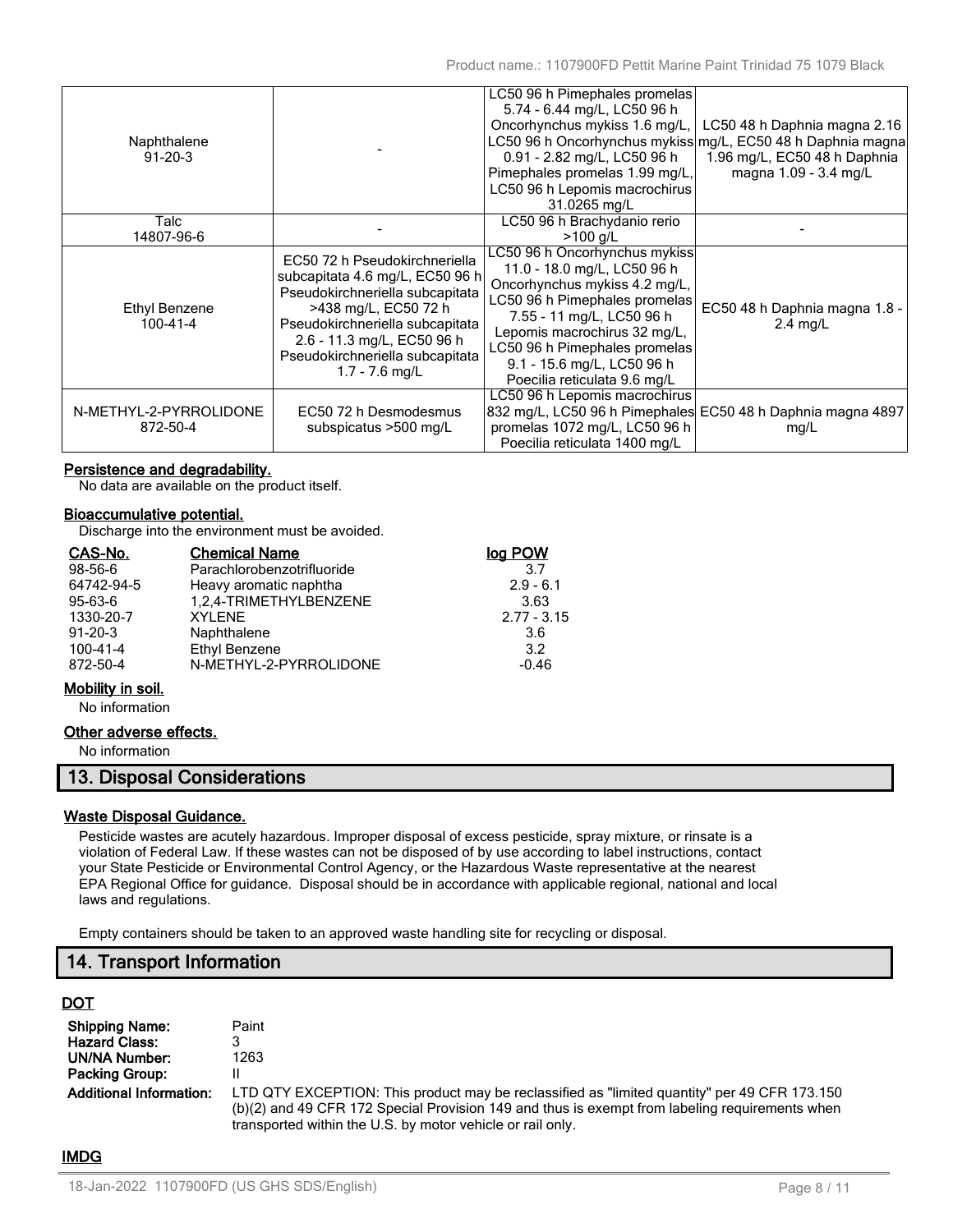| <b>Proper Shipping Name:</b> | Paint, Marine Pollutant (copper) |
|------------------------------|----------------------------------|
| <b>Hazard Class:</b>         |                                  |
| UN Number:                   | 1263                             |
| <b>Packing Group:</b>        |                                  |
|                              |                                  |
| <b>IATA</b>                  |                                  |

| ,,,,,                                      |   |
|--------------------------------------------|---|
| <b>Proper Shipping Name:</b> UN1263, Paint |   |
| <b>Hazard Class:</b>                       | З |
| <b>Packing Group:</b>                      | Ш |

# **15. Regulatory Information**

# **International Inventories:**

| TSCA                 | Complies                                                                                          |  |  |  |
|----------------------|---------------------------------------------------------------------------------------------------|--|--|--|
| <b>DSL</b>           |                                                                                                   |  |  |  |
| <b>DSL/NDSL</b>      |                                                                                                   |  |  |  |
| <b>EINECS/ELINCS</b> |                                                                                                   |  |  |  |
| <b>ENCS</b>          |                                                                                                   |  |  |  |
| <b>IECSC</b>         |                                                                                                   |  |  |  |
| <b>KECI</b>          |                                                                                                   |  |  |  |
| <b>PICCS</b>         |                                                                                                   |  |  |  |
| <b>AICS</b>          |                                                                                                   |  |  |  |
| <b>NZIoC</b>         |                                                                                                   |  |  |  |
| TCSI                 |                                                                                                   |  |  |  |
| <b>TSCA</b>          | United States Toxic Substances Control Act Section 8(b) Inventory.                                |  |  |  |
| <b>DSL</b>           | Canadian Domestic Substances List.                                                                |  |  |  |
| <b>DSL/NDSL</b>      | Canadian Domestic Substances List/Canadian Non-Domestic Substances List                           |  |  |  |
| <b>EINECS/ELINCS</b> | European Inventory of Existing Chemical Substances/European List of Notified Chemical Substances. |  |  |  |
| <b>ENCS</b>          | Japan Existing and New Chemical Substances.                                                       |  |  |  |
| <b>IECSC</b>         | China Inventory of Existing Chemical Substances.                                                  |  |  |  |
| <b>KECL</b>          | Korean Existing and Evaluated Chemical Substances.                                                |  |  |  |
| <b>PICCS</b>         | Philippines Inventory of Chemicals and Chemical Substances.                                       |  |  |  |
| <b>AICS</b>          | Australian Inventory of Chemical Substances.                                                      |  |  |  |
| <b>NZIOC</b>         | New Zealand Inventory of Chemicals.                                                               |  |  |  |
| <b>TCSI</b>          | <b>Taiwan Chemical Substance Inventory</b>                                                        |  |  |  |

# **U.S. Federal Regulations:**

# **SARA SECTION 313:**

This product contains the following substances subject to the reporting requirements of Section 313 of Title III of the Superfund Amendment and Reauthorization Act of 1986 and 40 CFR part 372: .

| <b>Chemical Name</b>        | CAS-No.        | <b>Weight Percent</b> |
|-----------------------------|----------------|-----------------------|
| 1.2.4-TRIMETHYLBENZENE      | $95 - 63 - 6$  | $1.0 - 2.5$           |
| <b>XYLENE</b>               | 1330-20-7      | $1.0 - 2.5$           |
| Copper (as Cu Dust & Mists) | 7440-50-8      | $1.0 - 2.5$           |
| Naphthalene                 | $91 - 20 - 3$  | $0.1 - 1.0$           |
| Ethyl Benzene               | $100 - 41 - 4$ | $0.1 - 1.0$           |

# **TOXIC SUBSTANCES CONTROL ACT 12(b):**

This product contains the following chemical substances subject to the reporting requirements of TSCA 12(B) if exported from the United States:.

## **Chemical Name CAS-No.**

| Parachlorobenzotrifluoride | 98-56-6  |
|----------------------------|----------|
| N-METHYL-2-PYRROLIDONE     | 872-50-4 |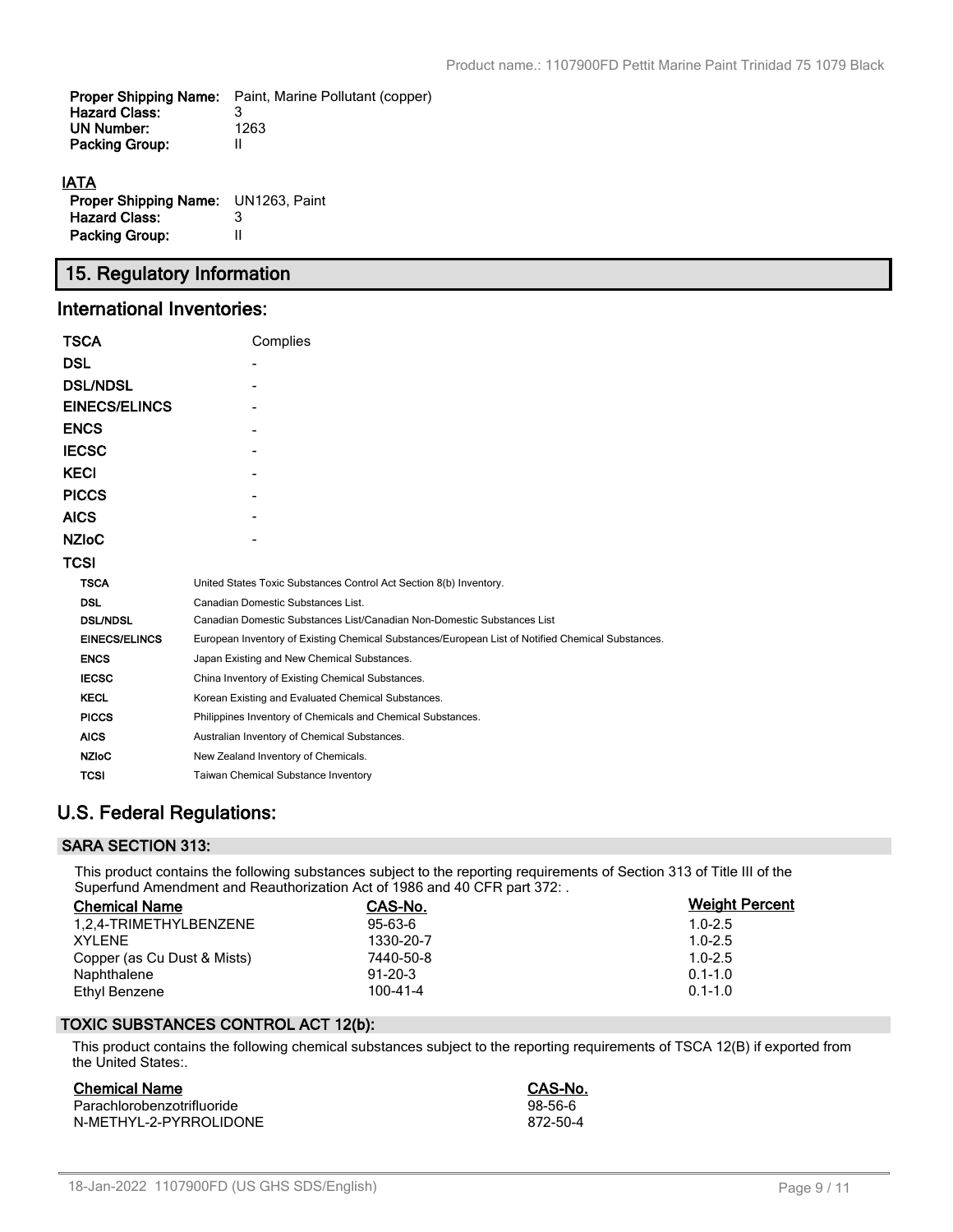# **U.S. EPA PESTICIDE INFORMATION**

#### **EPA Pesticide Registration Number:** 60061-57

**EPA STATEMENT:** This chemical is a pesticide product registered by the Environmental Protection Agency and is subject to certain labeling requirements under federal pesticide law. These requirements differ from the classification criteria and hazard information required for safety data sheets, and for workplace labels of non-pesticide chemicals. Following is the hazard information as required on the pesticide label:

**EPA PESTICIDE LABEL:** WARNING. Causes eye irritation. May be fatal if swallowed or inhaled. Harmful if absorbed through the skin.

## **ADDITIONAL INFORMATION**

Additional Information - Sxn 15: No Information

#### **CALIFORNIA PROPOSITION 65 CARCINOGENS**

# WARNING

Warning: The following ingredients present in the product are known to the state of California to cause Cancer:.

| <b>Chemical Name</b>                     | CAS-No.        |
|------------------------------------------|----------------|
| Parachlorobenzotrifluoride               | $98-56-6$      |
| Carbon black                             | 1333-86-4      |
| Naphthalene                              | $91 - 20 - 3$  |
| Ethyl Benzene                            | $100 - 41 - 4$ |
| Benzene, (1-methylethyl)-                | $98 - 82 - 8$  |
| Crystalline silica (Quartz) (Respirable) | 14808-60-7     |

## **CALIFORNIA PROPOSITION 65 REPRODUCTIVE TOXINS**

# WARNING

Warning: The following ingredients present in the product are known to the state of California to cause birth defects, or other reproductive hazards.

| <b>Chemical Name</b>   | <b>CAS-No</b> |
|------------------------|---------------|
| N-METHYL-2-PYRROLIDONE | 872-50-4      |

**Chemical Name CAS-No.**

#### **NOTICE**

Constituents of this product include crystalline silica which, if inhalable, may cause silicosis, a form of progressive pulmonary fibrosis. Inhalable crystalline silica is listed by IARC as a group I carcinogen (lung) based on sufficient evidence in occupationally exposed humans and sufficient evidence in animals. Crystalline silica is also listed by the NTP as a known human carcinogen. Constituents may also contain asbestiform or non-asbestiform tremolite or other silicates as impurities, and above de minimus exposure to these impurities in inhalable form may be carcinogenic or cause other serious lung problems.

# **16. Other Information**

| <b>Revision Date:</b>                                                                                                                                                                                                                                                                                                                                                                                                                                        |       | 1/18/2022            |   |                         |   | <b>Supersedes Date:</b>     | 2/1/2021 |
|--------------------------------------------------------------------------------------------------------------------------------------------------------------------------------------------------------------------------------------------------------------------------------------------------------------------------------------------------------------------------------------------------------------------------------------------------------------|-------|----------------------|---|-------------------------|---|-----------------------------|----------|
| Reason for revision:<br><b>Revision Description Changed</b><br><b>Product Composition Changed</b><br>Substance and/or Product Properties Changed in Section(s):<br>01 - Product Information<br>02 - Hazards Identification<br>03 - Composition/Information on Ingredients<br>08 - Exposure Controls/Personal Protection<br>09 - Physical & Chemical Information<br>11 - Toxicological Information<br>16 - Other Information<br>Revision Statement(s) Changed |       |                      |   |                         |   |                             |          |
| <b>Regulatory Department</b><br>Datasheet produced by:                                                                                                                                                                                                                                                                                                                                                                                                       |       |                      |   |                         |   |                             |          |
| <b>HMIS Ratings:</b>                                                                                                                                                                                                                                                                                                                                                                                                                                         |       |                      |   |                         |   |                             |          |
| Health:                                                                                                                                                                                                                                                                                                                                                                                                                                                      | $2^*$ | <b>Flammability:</b> | 4 | <b>Physical Hazard:</b> | 0 | <b>Personal Protection:</b> | Х        |

## **NFPA Ratings:**

|  | Health. | - | <br>. nility :<br>nar |  | .<br>Instability. |  | Physica<br>Chemical: | ---<br>____ |
|--|---------|---|-----------------------|--|-------------------|--|----------------------|-------------|
|--|---------|---|-----------------------|--|-------------------|--|----------------------|-------------|